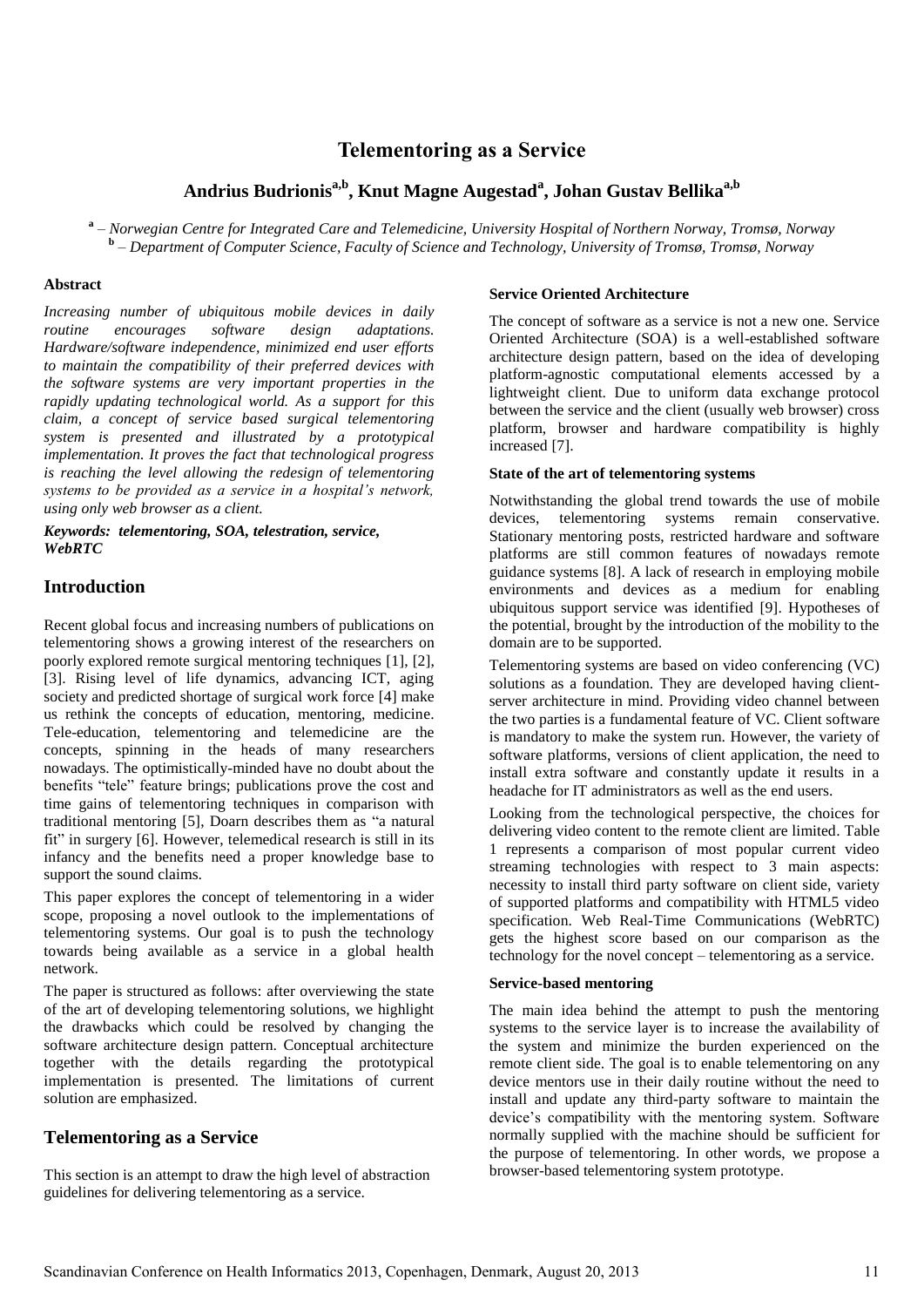The main advantages, service based mentoring provides in comparison to the traditional approach are:

- No hardware/software dependencies;
- No extra software install/update on the client side (Flash player, Silverlight, plugins, etc…);
- No network customizations and dedicated networks;
- Centralized control of the mentored procedures (automatic recording, scheduling, participant management, etc.)

Adapting the advantages of SOA to enhance telementoring is a way to eliminate the drawbacks introduced by current stateof-art of developing remote guidance solutions.

*Table 1 - Comparison of video streaming technologies* 

| Technology            | Software<br>on the<br>client side<br>required | Platform support | Supported<br>as an input<br>for HTML<br>video tag |
|-----------------------|-----------------------------------------------|------------------|---------------------------------------------------|
|                       |                                               |                  |                                                   |
| Real Time Mes-        | Yes                                           | Multiplatform    | N <sub>0</sub>                                    |
| saging Protocol       |                                               |                  |                                                   |
| (RTMP)                |                                               |                  |                                                   |
| <b>Real Time</b>      | Yes                                           | Multiplatform    | N <sub>0</sub>                                    |
| <b>Streaming Pro-</b> |                                               |                  |                                                   |
| tocol (RTSP)          |                                               |                  |                                                   |
| Microsoft             | Yes                                           | Multiplatform    | N <sub>0</sub>                                    |
| <b>Smooth Stream-</b> |                                               |                  |                                                   |
| 1 <sub>n</sub>        |                                               |                  |                                                   |
| <b>HTTP</b> Live      | N <sub>0</sub>                                | iPhone, iPad     | Yes                                               |
| Streaming             |                                               | and iPod         |                                                   |
| (HLS)                 |                                               |                  |                                                   |
| Web Real-Time         | No                                            | Multiplatform    | Yes                                               |
| Communications        |                                               |                  |                                                   |
| (WebRTC)              |                                               |                  |                                                   |

## **WebRTC based implementation**

Web Real Time Communication (WebRTC) is an open source framework providing a set of Javascript APIs for real time peer-to-peer media interaction between browsers. Briefly speaking, it enables the development of video conferencing systems using only Javascript and HTML5 [10]. The systems runs inside a WebRTC enabled browser and introduces no additional burden to the user (installation, updates and customization).

To prove the concept of telementoring as a service an open source WebRTC implementation (easyRTC, developed by Priologic) was customized to meet the requirements of the end users. The prototype consists of:

- One way (Operating Room -> remote expert) video link;
- Two ways (Operating Room <-> remote expert) audio link;
- One way (Operating Room <- remote expert) live video annotation link.

 Architecture of WebRTC based telementoring system is represented in Figure 1. The mentoring session is initiated by OR client connecting to the WebRTC server. After remote client connects to the server, it is provided by shared session data and peer-to-peer connection between two clients is established. The remote expert is enabled to follow the live video from the operating room, interact with local surgeon verbally and telestrate on live video content.

### **Discussion**

The conceptual and prototypical results presented in the paper are still in their infancy. The developed prototype is very dependent on relatively new and still evolving technologies, having limited support. Currently it is the main weakness of the implementation. Taking the perfect position for keeping up with technological progress as well as ensuring the quality of the service is a challenge. On the one hand, controlling the technological variables, we are dependent on, slows down the application of newest achievements in WebRTC and HTML5 technologies. On the other - adapting to the rapid progress interferes with the stability of current setup.

WebRTC promises fundamental changes in the way video conferencing is used. Minimized infrastructure maintaining burden for the end users, easy integration with current webbased systems is pushing VC technology to a higher level of availability [10]. Increased compatibility enables the inclusion of ubiquitous mobile computational devices as endpoints of the link. Looking from the telementoring perspective, especially in emergency cases, shortening the response time of the mentor is of critical importance. Easy accessible mentoring service, having no client side prerequisites is a step forward.



*Figure 1 - Architecture of a WebRTC based telementoring system*